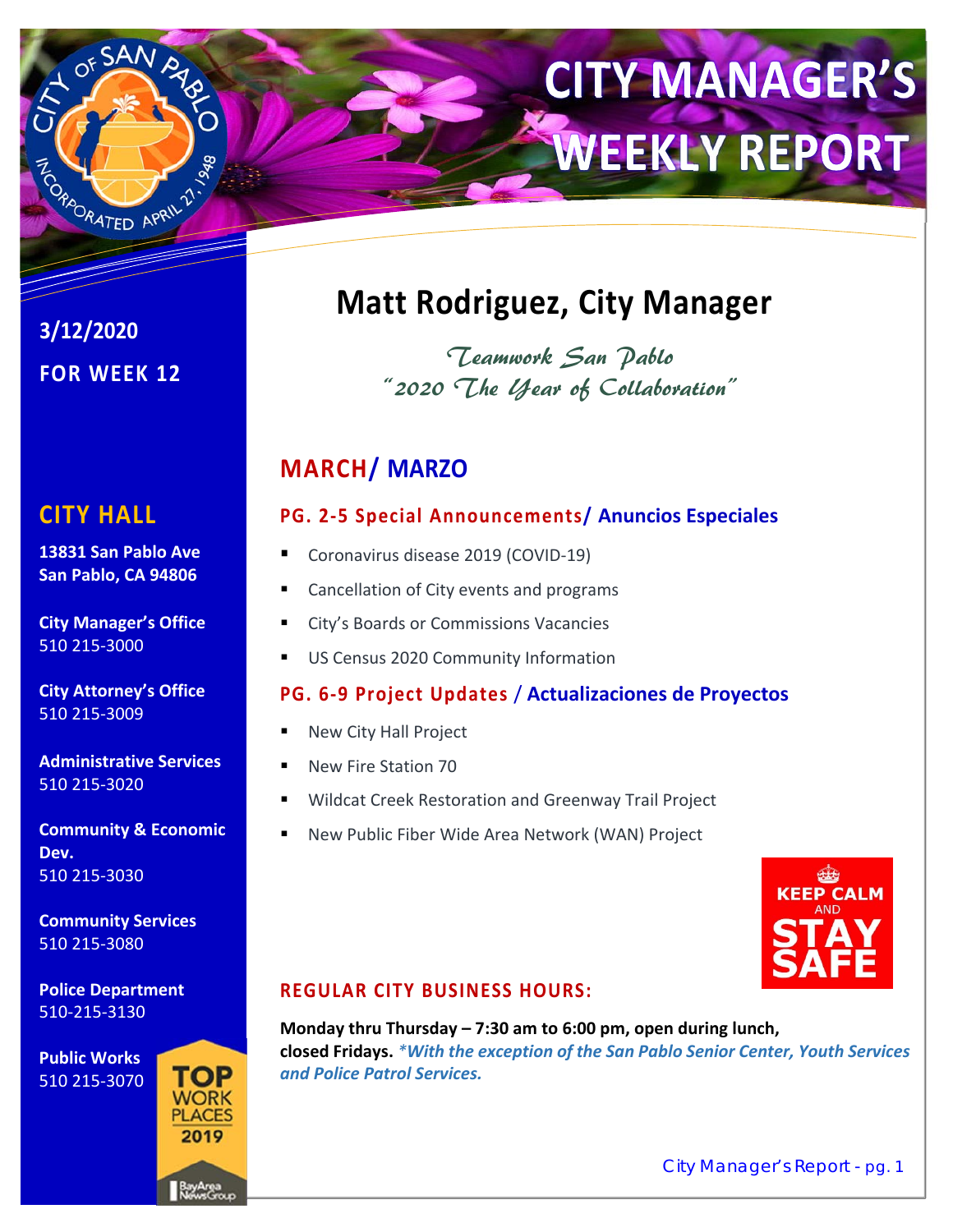# **FOLLOW US ON SOCIAL MEDIA**

**Síguenos en las redes sociales** 

# facebook

https://www.facebook. com/sanpabloca/



https://twitter.com/Cit yofSanPablo

# Instagram

https://www.instagram .com/cityofsanpablo\_ca /?hl=en



https://nextdoor.com/n eighborhood/sanpablo‐ ‐san‐pablo‐‐ca/

> **E‐Newsletter**  send your email address to: Feedback@ sanpabloca.gov

# **SPECIAL ANNOUNCEMENTS/ ANUNCIOS ESPECIALES**

#### **Coronavirus disease 2019 (COVID‐19)**

Centers for Disease Control and Preventionn (CDC) is responding to an outbreak of respiratory disease caused by a novel (new) coronavirus that was first detected in China and which has now been detected in almost 70 locations internationally, including in the United States. For more information visit:



https://www.cdc.gov/coronavirus/2019-ncov/index.html

It's still cold and flu season, and the same practices that stop the spread of these common illnesses are recommended:

- **Wash** your hands often with soap and water for at least 20 seconds. Alcohol hand sanitizers are also effective.
- **Avoid** touching your eyes, nose, or mouth with unwashed hands.
- **Avoid** close contact with people who are sick.
- **Stay home if you are sick** (except to get medical care). Keep sick children home from school.
- **Cough or sneeze into a tissue** or your elbow. If you use a tissue, wash your hands afterward.
- **Clean** and disinfect frequently touched objects and surfaces.

#### **El Coronavirus 2019 (COVID‐19)**

Los Centros para el Control y la Prevención de Enfermedades (CDC) están respondiendo a un brote de enfermedad respiratoria causada por un (nuevo) coronavirus que se detectó por primera vez en China y que ahora se ha detectado en casi 70 ubicaciones a nivel internacional, incluso en los Estados Unidos. Para más información visite: https://www.cdc.gov/coronavirus/2019-ncov/index.html

Todavía es temporada de resfriados y gripe, y se recomiendan las mismas prácticas que detienen la propagación de estas enfermedades comunes:

- **Lávese** las manos con frecuencia con agua y jabón durante al menos 20 segundos. Los desinfectantes para manos con alcohol también son efectivos.
- **Evite** tocarse los ojos, la nariz o la boca con las manos sin lavar.**vite** el contacto cercano con personas enfermas.
- **Evite** el contacto cercano con personas enfermas.
- **Quédese en casa si está enfermo** (excepto para recibir atención médica). Mantenga a los niños enfermos fuera de la escuela.
- **Tosa o estornude en un pañuelo** de papel o en el codo. Si usa un pañuelo, lávese las manos después.
- **Limpie** y desinfecte objetos y superficies que se tocan con frecuencia.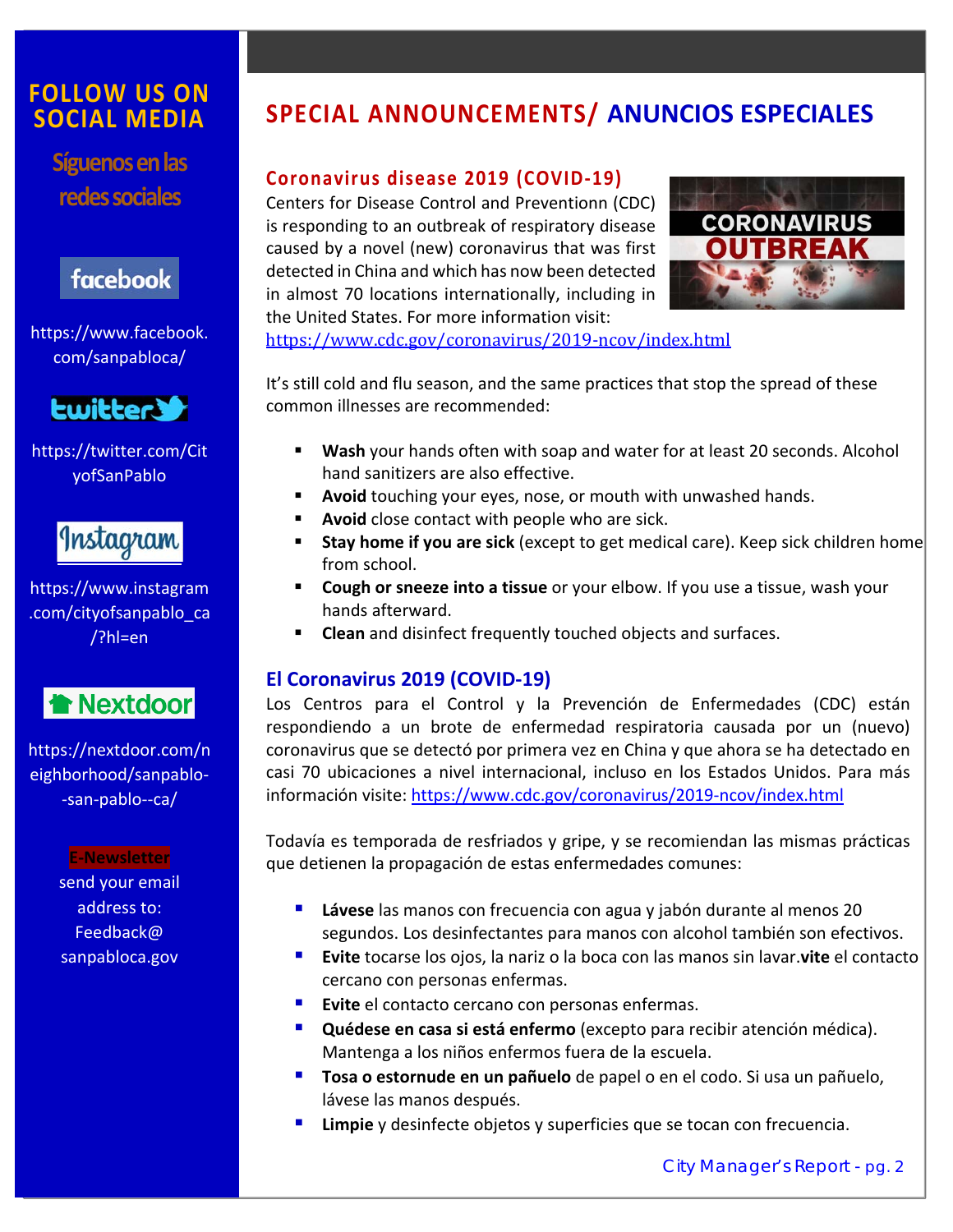# **PUBLIC MEETINGS**

**Reuniones Publicas** 

**13831 San Pablo Ave**  unless otherwise indicated

**a menos que se indique lo contrario** 

### **3/16 Regular City Council Meeting, 6PM**

**3/17 Economic Development, Housing & Project Management Standing Committee, 4PM** 

**RESOURCES** 

**Non‐Emergency Dispatch Number** 

**(510) 724‐1111** 

**San Pablo Police Department Lobby Phone** 

**(510) 215‐3130** 

# **SPECIAL ANNOUNCEMENTS/ ANUNCIOS ESPECIALES (continued)**

# **City of San Pablo covid‐19 coronavirus advisory for community services department activities and programs**

As a precautionary effort, City Administration is hereby limiting exposure to vulnerable groups by protecting the public with the following cancellation of City events and programs:

Contra Costa County's Senior Nutrition Program held at the Senior Center – **Limited to the first 50 participants that register**

#### **THE FOLLOWING CITY EVENTS HAVE BEEN TEMPORARILY CANCELLED**

- Wednesday Senior Bingo Program‐ **FOR NEXT 30 DAYS**
- Saturday Senior Bingo Program‐ **FOR NEXT 30 DAYS**
- Senior Center Social & Casino Trips‐ **FOR NEXT 90 DAYS**

#### **THE FOLLOWING CITY EVENTS HAVE BEEN CANCELLED**

- $\triangleright$  Senior Center Saint Patrick's Day Luncheon Celebration scheduled for March 17TH
- City‐wide Spring Eggstravaganza Event scheduled for April

# **Aviso de la Ciudad de San Pablo sobre COVID‐19 Coronavirus y Actividades y Programas del Departamento de Servicios Comunitarios**

Como medida de precaución, la Administración de la Ciudad está limitando la exposición a grupos vulnerables al proteger al público con la siguiente cancelación de eventos y programas de la Ciudad:

Programa de Almuerzos de Nutrición para Personas Mayores del Condado de Contra Costa realizado en el Senior Center ‐ **Limitado a los primeros 50 participantes que se registran** 

#### **LOS SIGUIENTES EVENTOS DE LA CIUDAD SE HAN CANCELADO TEMPORALMENTE**

- Programa de Bingo los miercoles para Personas Mayores **LOS PRÓXIMOS 30 DIAS**
- Programa de Bingo los sábados para Personas Mayores **LOS PRÓXIMOS 30 DIAS**
- Viajes a Casinos e Actividades Sociales del Senior Center **LOS PRÓXIMOS 90 DIAS**

#### **LOS SIGUIENTES EVENTOS DE LA CIUDAD SE HAN CANCELADO**

- Almuerzo en Celebración San Patricio en el Senior Center para el 17 de marzo
- $\triangleright$  Búsqueda de Huevos "Eggstravaganza" para el 4 de abril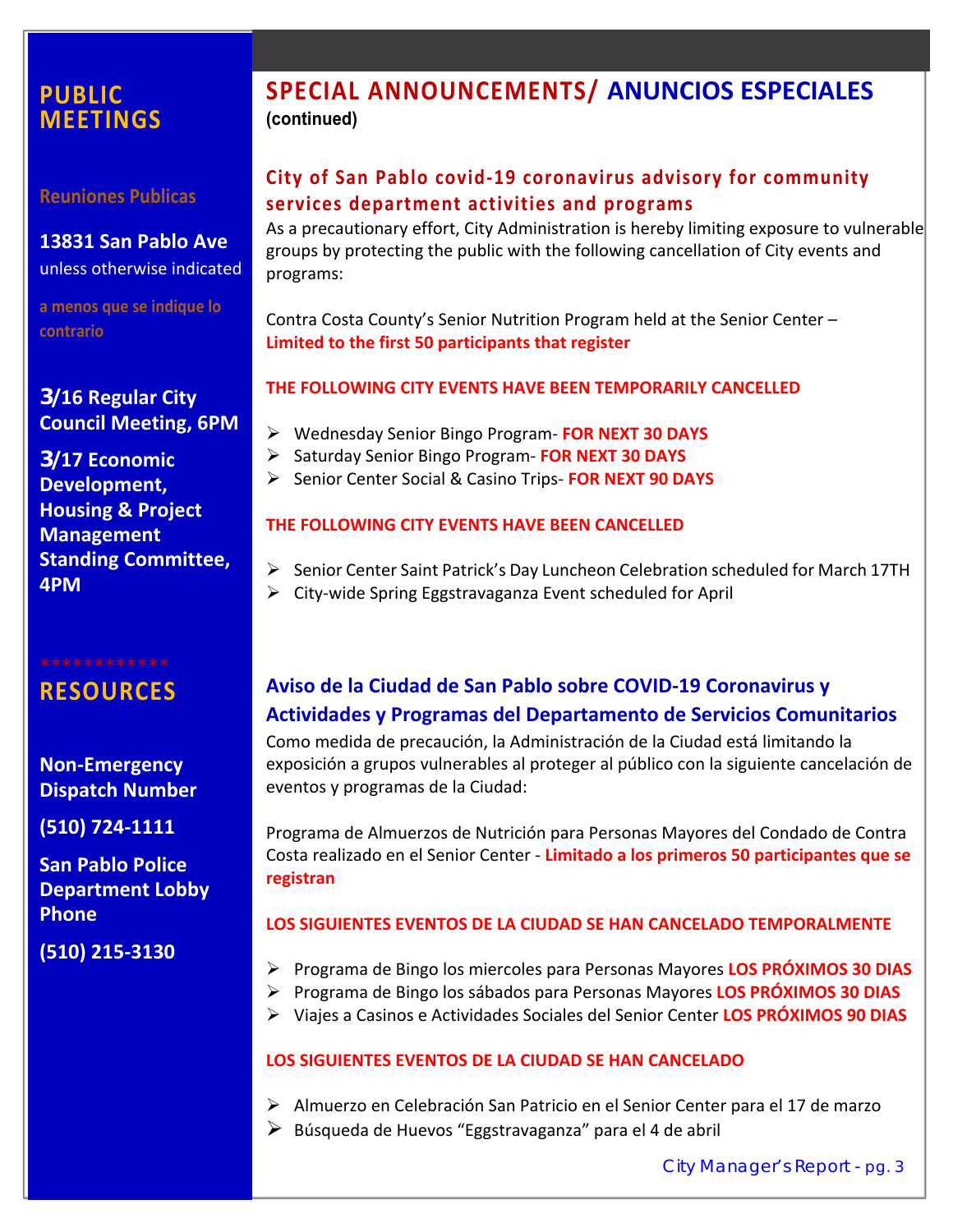# **RESOURCES**

**Sign up for our e‐ newsletter!** 

**Simply send your email address to:**

**¡Suscríbase a nuestro boletín electrónico!** 

**Simplemente envia su correo electrónico a:** 

feedback@ sanpabloca.gov

**Job Opportunities / Oportunidades de Trabajo** 

#### 510 215-3000

https://www.governmentjobs.c om/careers/sanpabloca

# **SPECIAL ANNOUNCEMENTS/ ANUNCIOS ESPECIALES (continued)**

#### **Interested in serving on one of the city's boards or commissions**

The San Pablo City Council encourages all residents to become involved in their local community by serving on a Board or Commission. The detailed consideration and advice of Boards and Commissions are often the catalysts for innovative programs and improved services. Serving on a board or commission can be a rewarding experience for community service‐minded residents. It is an excellent way to participate in the functioning of local government and to make a personal contribution to the improvement of our community. General information regarding the role of each commission as well as when and where they meet can be obtained from the City's website at http://www.sanpabloca.gov/boardsandcommissions.

#### **Interesado en servir en una de las juntas o comisiones de la ciudad?**

El Ayuntamiento de San Pablo alienta a todos los residentes a participar en su comunidad local al servir en una Junta o Comisión. La consideración detallada y el asesoramiento de las Juntas y Comisiones son a menudo los catalizadores de programas innovadores y servicios mejorados. Servir en una junta o comisión puede ser una experiencia gratificante para los residentes con vocación de servicio comunitario. Es una excelente manera de participar en el funcionamiento del gobierno local y hacer una contribución personal a la mejora de nuestra comunidad. Se puede obtener información general sobre el papel de cada comisión, así como cuándo y dónde se reúnen en el sitio web de la Ciudad en http://www.sanpabloca.gov/boardsandcommissions.

**Advisory Committee on Aging:** Three (3) Vacancies

**Childhood Obesity Prevention Advisory Group:** One (1) Vacancy

**Contra Costa Mosquito & Vector Control District (San Pablo Representative):**  One (1) Vacancy

**Measures Q & K Citizens Oversight Committee:**  One (1) Vacancy

**Contra Costa County Area Agency on Aging**  One (1) Vacancy

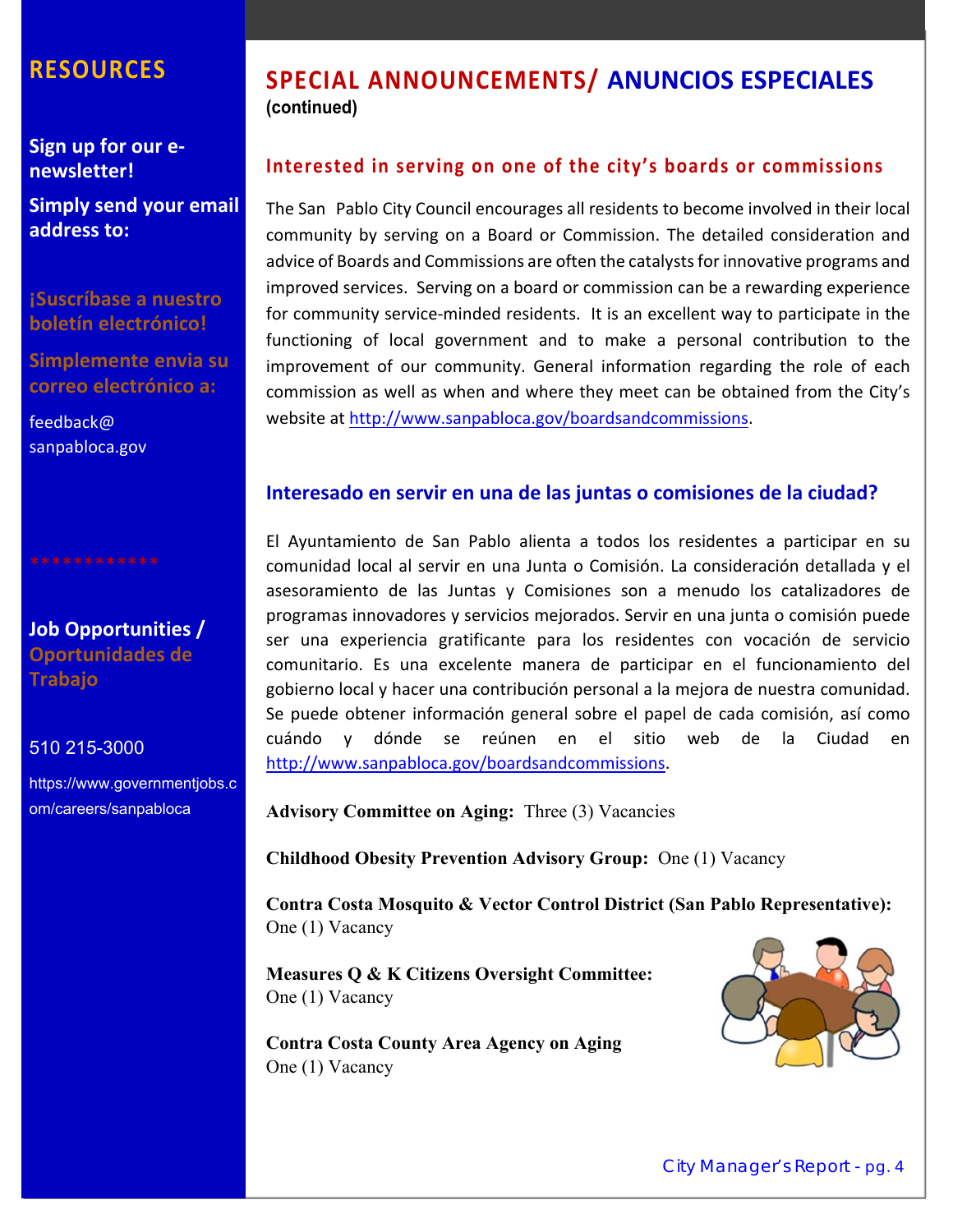# **RESOURCES**

**Public Works – Waste and Recycling Information / Obras públicas ‐ Información sobre residuos y reciclaje** 

https://sanpabloca.gov/1123/W aste-and-Recycling

**Facility Rentals / Rentas de Salones** 

**(510) 215-3080** 

#### **San Pablo Senior & Disabled Transportation** / **Transportación para**

**San Pablo Mayores y con Discapacidad**

**(510) 215-3095**

# **SPECIAL ANNOUNCEMENTS/ ANUNCIOS ESPECIALES (continued)**



**THE 2020 CENSUS! WE ALL COUNT!** 

#### **Your Invitation To Respond**

**The time is now. Help shape your future, and your community's future, by responding to the 2020 Census.** 

Homes will begin receiving their invitation to respond to the 2020 Census between March 12‐20.

The 2020 Census will ask a few simple questions about you and everyone who is or will be living with you on April 1, 2020.

For the first time, you can choose to complete the census online, by phone, or by mail. Find out more about each of these methods below:

#### **Su invitación a responder**

**El tiempo es ahora. Ayude a moldear su futuro y el de su comunidad respondiendo al Censo 2020.** 

Los hogares comenzarán a recibir su invitación para responder al Censo 2020 entre el 12 y el 20 de marzo.

El Censo 2020 hará algunas preguntas simples sobre usted y sobre todos los que viven o vivirán con usted el 1 de abril de 2020.

Por primera vez, puede optar por completar el censo en línea, por teléfono o por correo. Obtenga más información sobre cada uno de estos métodos a continuación:

#### **Online Response Guide visit:**

https://2020census.gov/en/ways‐to‐respond/responding‐online.html

**Phone Response Guide visit:** 

https://2020census.gov/en/ways‐to‐respond/responding‐by‐phone.html

**Paper (Mail) Response Guide visit:** 

https://2020census.gov/en/ways‐to‐respond/responding‐by‐mail.html

City Manager's Report - pg. 5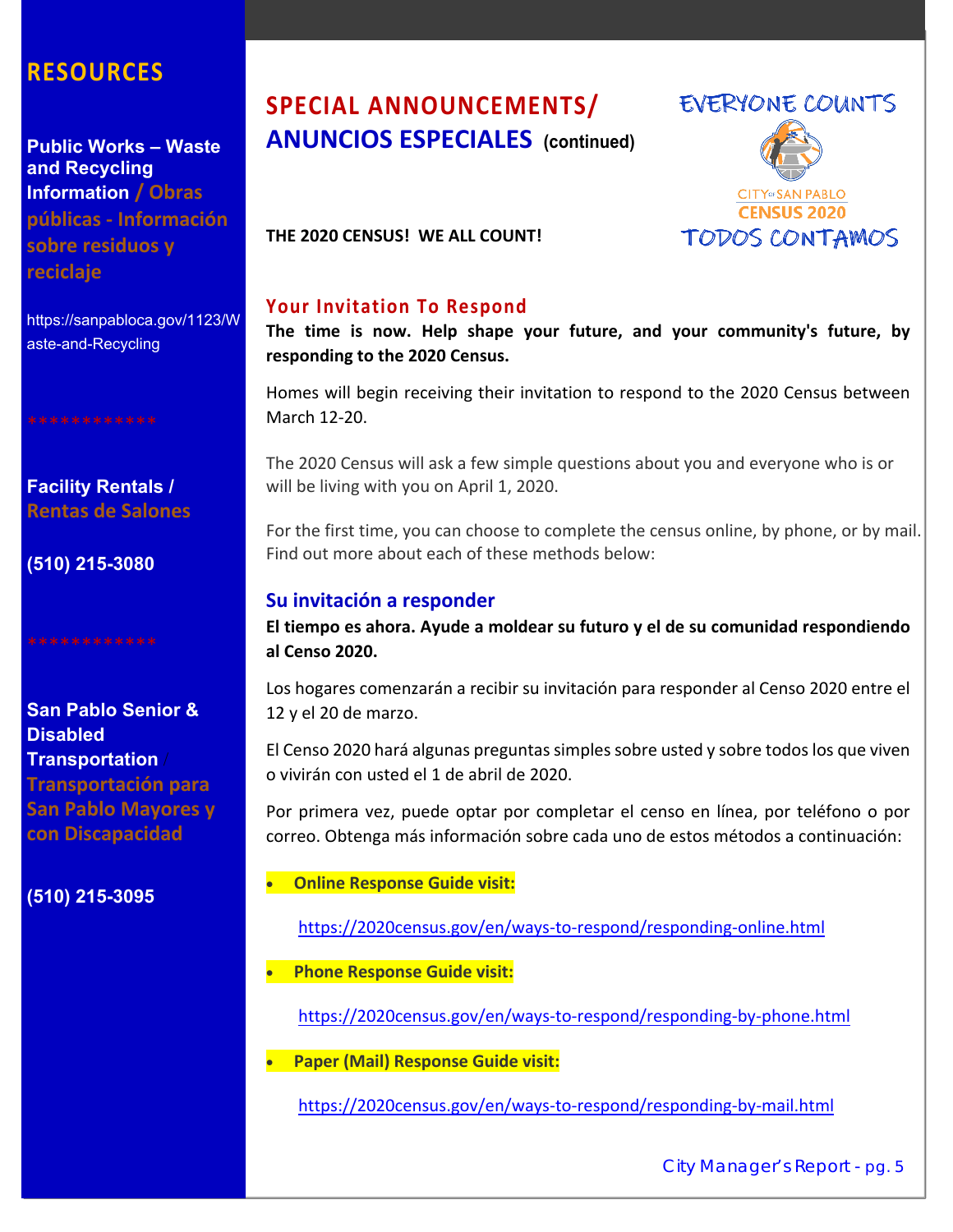# **PROJECT UPDATES** / **Actualizaciones de Proyectos**

# **NEW CITY HALL PROJECT**



The City is currently constructing a new 42,000 square foot two‐story City Hall at the corner of Gateway Avenue and Chattleton Lane. The new building will be LEED Silver and will provide for a more efficient work space and room for the City's growing workforce. Construction on the New San Pablo City Hall is progressing with external and interior painting underway for completion by mid‐November 2019 subject to rain delays. Overall, construction is scheduled for completion in early 2020.

#### **CONSTRUCTION THIS WEEK**

Furniture installation and parking lot striping are complete. Gates for secure parking are being installed. Painting of the exterior is continuing.

# **Proyecto de el Nuevo Ayuntamiento de La Ciudad**

Actualmente, la Ciudad está construyendo un nuevo Ayuntamiento de dos pisos y 42,000 pies cuadrados en la esquina de Gateway Avenue y Chattleton Lane. El nuevo edificio será LEED Silver y proporcionará un espacio de trabajo más eficiente y espacio para la creciente fuerza laboral de la Ciudad. La construcción en el nuevo ayuntamiento de San Pablo sigue progresando con la pintura del exterior e interior que se completara para los mediados de noviembre 2019 conforme a las demoras de la lluvia. En general, la construccion esta programada para completarse a principios de 2020.



#### **Construcción esta semana**

La Se completó la instalación de muebles y las franjas en el estacionamiento ya fueron marcadas. Las puertas de seguridad para el estacionamiento están siendo instaladas. La pintura del exterior continúa.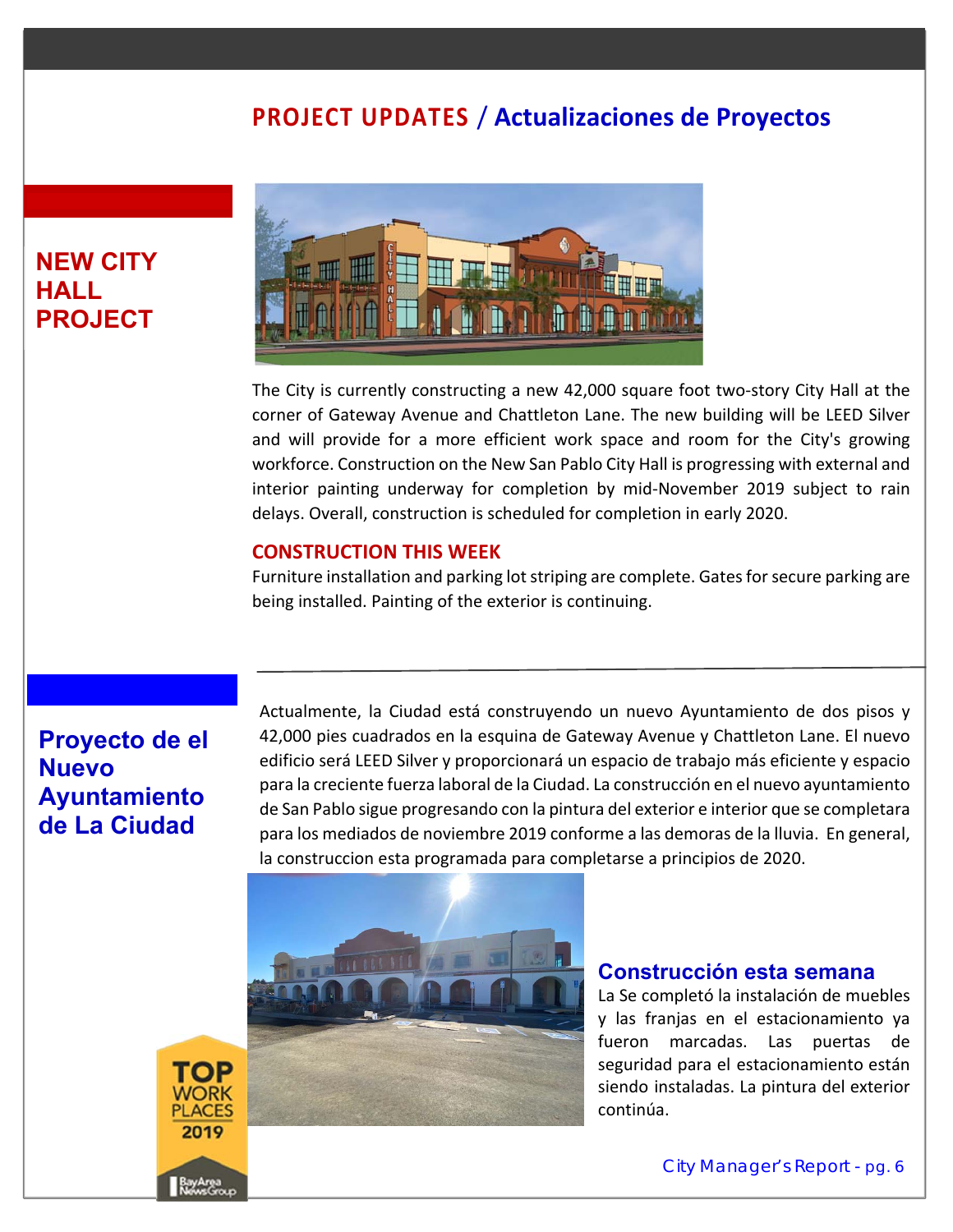# **PROJECT UPDATES** / **Actualizaciones de Proyectos**

**(continued)**



The City and the Contra Costa County Fire Protection District are currently constructing a new, state‐of‐the‐art Fire Station 70 at the corner of Market and 23rd Streets which will replace the current fire station located on San Pablo Avenue. The new location will be more central to the City and will provide for better response times. Construction is ongoing and schedueld for completion in December 2020.

#### **CONSTRUCTION THIS WEEK**

The first floor plywood appears to be mostly complete. Framing continues in the apparatus bay. Roof trusses will be delivered to the site this week. The electric transformer pad is also being grading this week through next week. All work is limited to within the property and fenced area.



La Ciudad y el Distrito de Protección de Incendios del Condado de Contra Costa están construyendo una nueva Estación de Bomberos 70 con instalaciones‐avanzadas en la esquina de las calles Market y 23 que reemplazará a la actual estación de bomberos ubicada en la Avenida San Pablo. La

nueva ubicación será más céntrica para la ciudad y proporcionará un mejor tiempo de respuesta . La construcción sigue continuamente. La construccion sigue y esta programada para completarse en diciembre de 2020.

#### **Construcción esta semana**



La madera contrachapada del primer piso está casi completa. El encuadre para el estacionamiento de camiones de bomberos continua. Las armaduras de techo se entregarán al sitio esta semana. La plataforma del transformador eléctrico también se está nivelando esta semana hasta la próxima. Todo el trabajo está limitado dentro de la propiedad y el área cercana.

# **NEW FIRE STATION 70**

**Nueva** 

**Estación de** 

**Bomberos 70**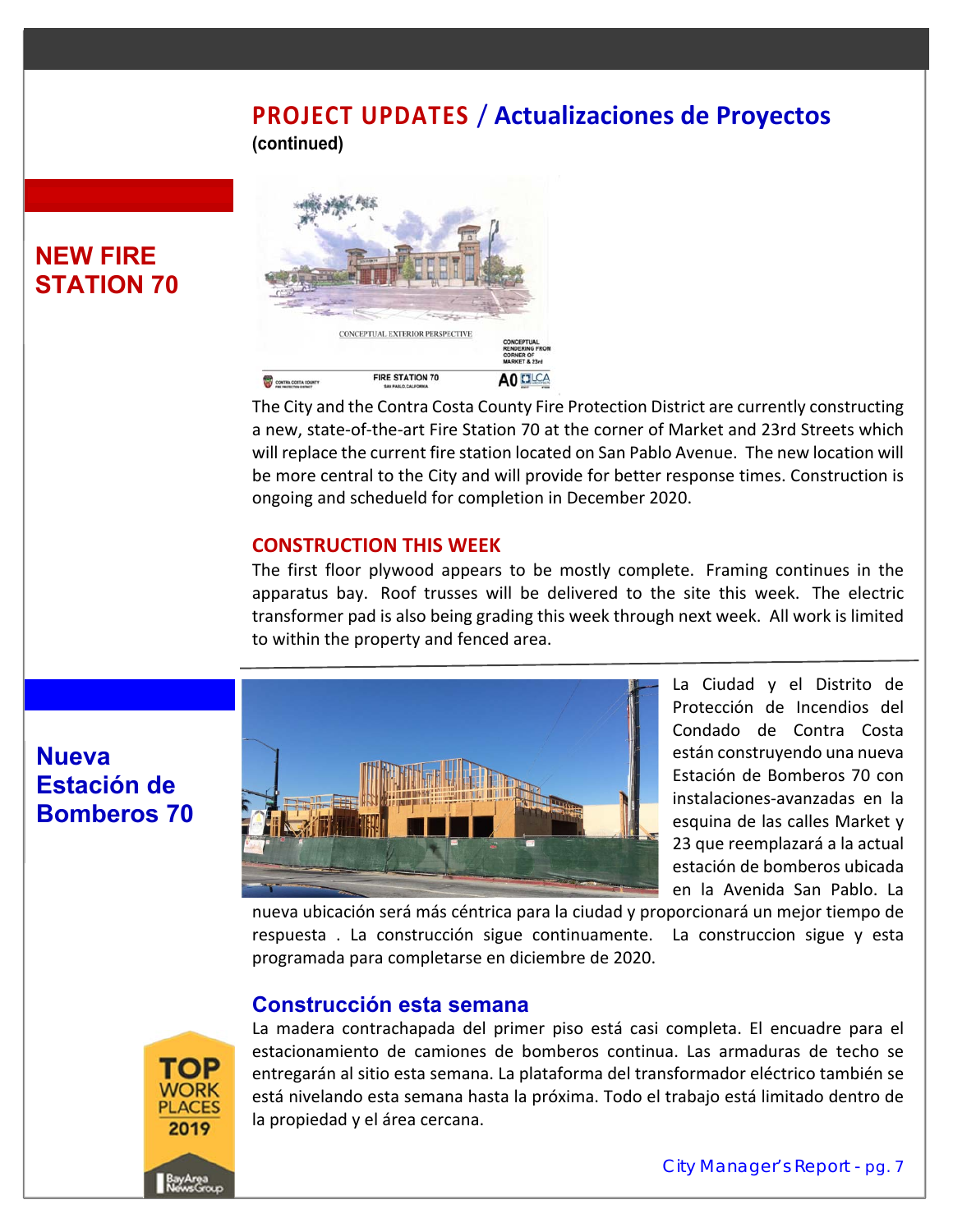# **PROJECT UPDATES** / **Actualizaciones de Proyectos (continued)**

# **WILDCAT CREEK RESTORATION & GREENWAY TRAIL PROJECT**

The Wildcat Creek Restoration and Greenway Trail project construction bids were advertised in November 2019 and City Council awarded the project to the lowest responsive bidder, Ghilotti Construction, in January 2020. Construction for the project will begin in late February and is anticipated to be completed by the end of 2020. Some tree removal and parking lot improvements will begin in spring 2020 while the creek restoration or majority of the construction work will start in the summer or dry season.

#### **CONSTRUCTION THIS WEEK**

The City's contractor is in the middle of re-grading the 2023 Vale parking lot. The leftover asphalt grindings is being used as sub base. Additional aggregate base will be imported into the project. Storm drain and irrigation main line trenches will be excavated early next week.

# **Restauración del Arroyo Wildcat & Instalacion de un Sendero**



Las licitaciones para la construcción del proyecto Restauracion del Arroyo Wildcat e Instalacion de Sendero Verde se anunciaron en noviembre de 2019 y el Ayuntamiento otorgó el proyecto al licitador con oferta más baja, Ghilotti Construction, en enero de 2020. La

construcción del proyecto comenzará a fines de febrero y se espera completar para fines de 2020. Se removerán algunos árboles en la primavera de 2020. Mejoramientos de estacionamiento también comenzarán en la primavera de 2020. La restauración del arroyo o la mayoría de los trabajos de construcción comenzarán en el verano o la estación seca.

# **Construcción esta semana**



El contratista de la Ciudad está en medio de la nivelación del estacionamiento en 2023 Vale Rd. Los restos de molienda de asfalto se están utilizando como sub-base. Se agregará una base adicional al proyecto. El drenaje pluvial y las trincheras de las líneas principales de riego se excavarán a principios de la próxima semana.